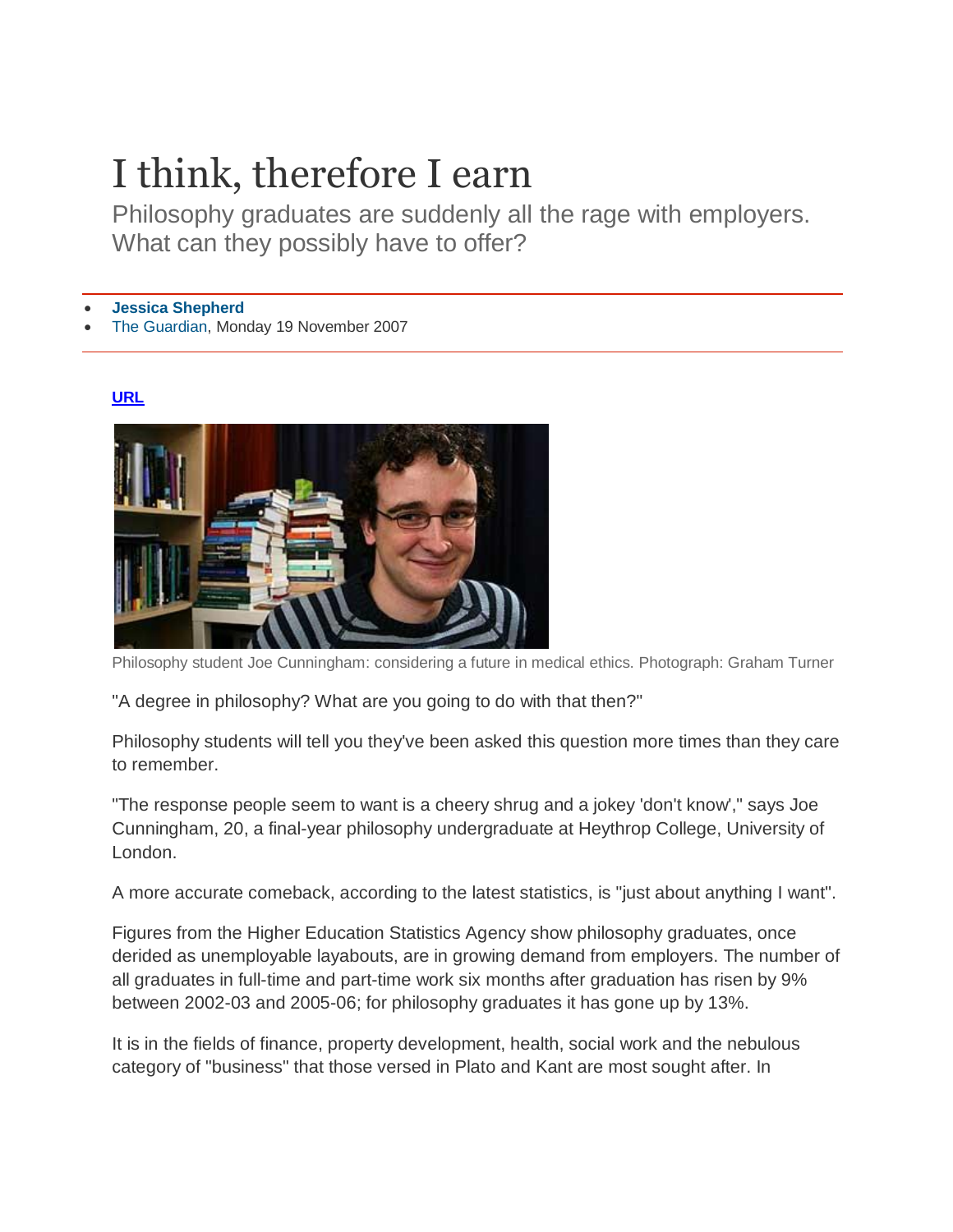"business", property development, renting and research, 76% more philosophy graduates were employed in 2005-06 than in 2002-03. In health and social work, 9% more.

The Higher Education Careers Services Unit (Hecsu), which also collates data of this kind, agrees philosophers are finding it easier to secure work. Its figures show that, in 2001, 9.9% of philosophy graduates were unemployed six months after graduation. In 2006, just 6.7% were. On average, 6% of all graduates were unemployed six months after graduation.

In 2001, 9.3% of philosophy graduates were in business and finance roles six months after graduation. In 2006, 12.2% were. In 2001, 5.3% were in marketing and advertising six months after graduation. In 2006, 7.3% were.

It is particularly significant that the percentage finding full-time work six months after graduation has risen, since the number of philosophy graduates has more than doubled between 2001 and 2006. In 2001, UK universities produced 895 graduates with a first degree in the discipline; in 2006, they produced 2,040.

And it is so popular with its graduates that many go on to postgraduate study rather than join the workforce. Charlie Ball, who runs Hecsu's labour market analysis, says: "More philosophy graduates are being produced, and they are much less likely to be unemployed than five years ago."

Philosophers have always come in handy in the workplace with their grounding in analytical thinking. Why, only now, are they so prized by employers?

## **Open mind**

Lucy Adams, human resources director of Serco, a services business and a consultancy firm, says: "Philosophy lies at the heart of our approach to recruiting and developing our leadership, and our leaders. We need people who have the ability to look for different approaches and take an open mind to issues. These skills are promoted by philosophical approaches."

Fiona Czerniawska, director of the Management Consultancies Association's think tank, says: "A philosophy degree has trained the individual's brain and given them the ability to provide management-consulting firms with the sort of skills that they require and clients demand. These skills can include the ability to be very analytical, provide clear and innovative thinking, and question assumptions."

Deborah Bowman, associate dean for widening participation at St George's, University of London, which offers medicine and health sciences courses, says philosophers are increasingly sought after by the NHS: "Graduates of philosophy who come in to graduateentry medicine, or to nursing courses, are very useful. Growth areas in the NHS include clinical ethicists, who assist doctors and nurses. Medical ethics committees and ethics training courses for staff are also growing. More and more people are needed to comment on moral issues in healthcare, such as abortion."